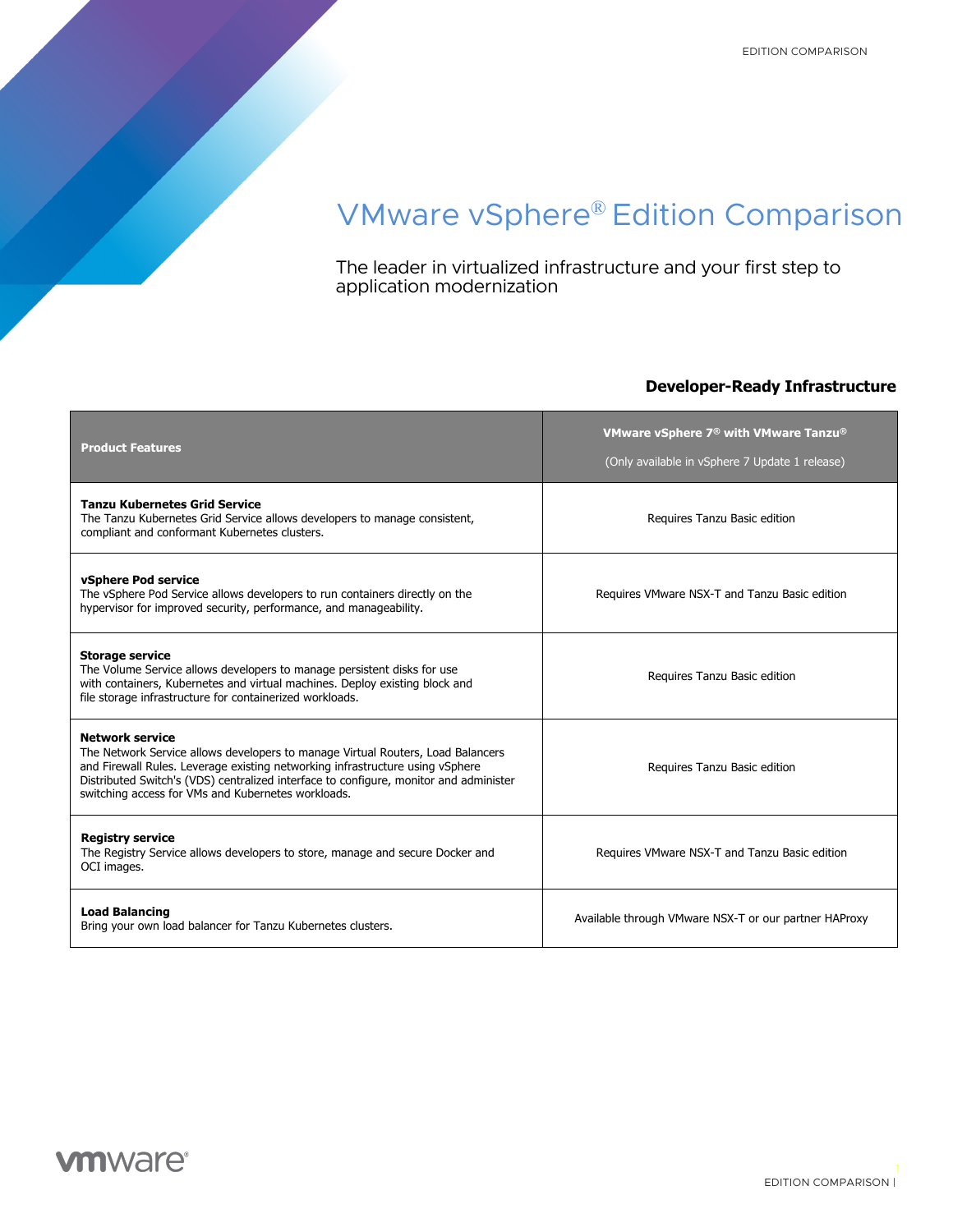# **Simplified Operations**

| <b>Product Features</b>                                                                                                                                                                                                                                                       | <b>VMware vSphere®</b><br>Standard™ | <b>VMware vSphere</b><br><b>Enterprise Plus™</b> |
|-------------------------------------------------------------------------------------------------------------------------------------------------------------------------------------------------------------------------------------------------------------------------------|-------------------------------------|--------------------------------------------------|
| <b>Next-Gen Infrastructure Image Management</b><br>Manage infrastructure images to patch, update or upgrade ESXi clusters using a<br>desired state model (NEW)                                                                                                                | $\bullet$                           |                                                  |
| <b>vCenter Server Profiles</b><br>Desired state config management capabilities for vCenter Server. It helps the user to<br>define/validate/apply configuration for multiple vCenter Servers (NEW)                                                                             |                                     | vCenter Server STD                               |
| vCenter Server Update Planner<br>Manage the compatibility & interoperability for vCenter Server for upgrade scenarios.<br>We will allow users to generate the interoperability & pre-checks report, which will help<br>them plan for upgrades (NEW)                           |                                     |                                                  |
| <b>Content Library</b><br>Added administrative control and versioning support. Provides simple and effective<br>centralized management for virtual machine templates, virtual appliances, ISO<br>images and scripts.                                                          | ٠                                   |                                                  |
| <b>APIs for Storage Awareness</b>                                                                                                                                                                                                                                             |                                     |                                                  |
| <b>Storage APIs for Array Integration, Multipathing</b><br>Improves performance, reliability, and scalability by leveraging efficient array-based<br>operations and third-party storage vendor multipath software capabilities                                                |                                     |                                                  |
| Distributed Switch™<br>Centralizes provisioning, administration, and monitoring by using cluster-level network<br>aggregation.                                                                                                                                                |                                     |                                                  |
| Host Profiles and Auto Deploy™<br>Captures host-level configuration settings and saves them as a template to configure<br>other vSphere hosts. Monitors hosts for configuration changes and automatically alerts<br>vSphere administrators if a host falls out of compliance. |                                     |                                                  |
| Virtual Volumes™<br>Virtualizes external storage (SAN and NAS) and provides VM-aware, policy-based storage<br>management through vCenter.                                                                                                                                     |                                     |                                                  |

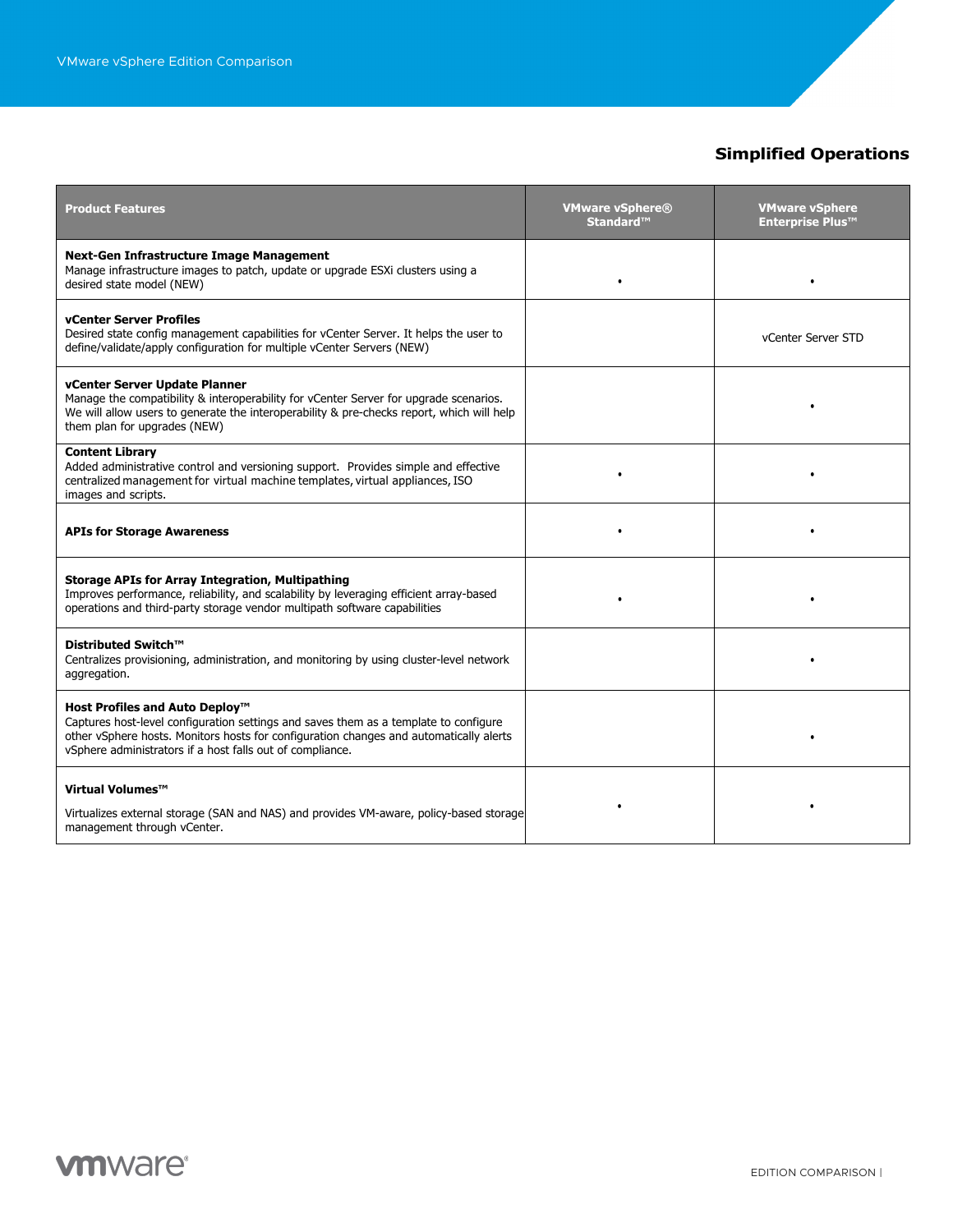## **Intrinsic Security**

| <b>Product Features</b>                                                                                                                                                                                                 | <b>VMware vSphere®</b><br>Standard™ | <b>VMware vSphere</b><br><b>Enterprise Plus™</b> |
|-------------------------------------------------------------------------------------------------------------------------------------------------------------------------------------------------------------------------|-------------------------------------|--------------------------------------------------|
| <b>Identity federation with ADFS</b><br>Secure access and account management (NEW)                                                                                                                                      |                                     |                                                  |
| vSphere Trust Authority<br>Remote attestation for sensitive workloads (NEW)                                                                                                                                             |                                     |                                                  |
| TPM 2.0 Support & Virtual TPM<br>Supports TPM 2.0 hardware modules and adds a virtual TPM device to shield guest OS<br>from Operator or in-guest attacks.                                                               |                                     |                                                  |
| FIPS 140-2 Compliance & TLS 1.2 Support<br>Default Enhanced security compliance                                                                                                                                         |                                     |                                                  |
| <b>Virtual Machine Encryption</b><br>Data-at-rest encryption for virtual machine data and disks                                                                                                                         |                                     |                                                  |
| <b>Support for MSFT VBS</b><br>Supports Windows 10 and Windows 2016 security features, like Credential Guard, on<br>vSphere                                                                                             |                                     |                                                  |
| <b>Per-VM Enhanced vMotion Compatibility</b><br>Allows seamless migration across different CPUs across the hybrid cloud by persisting<br>the EVC mode per-VM during migrations across clusters and during power cycles. |                                     |                                                  |
| <b>Instant Clone</b><br>Reduces provisioning times, especially beneficial for VDI applications                                                                                                                          |                                     |                                                  |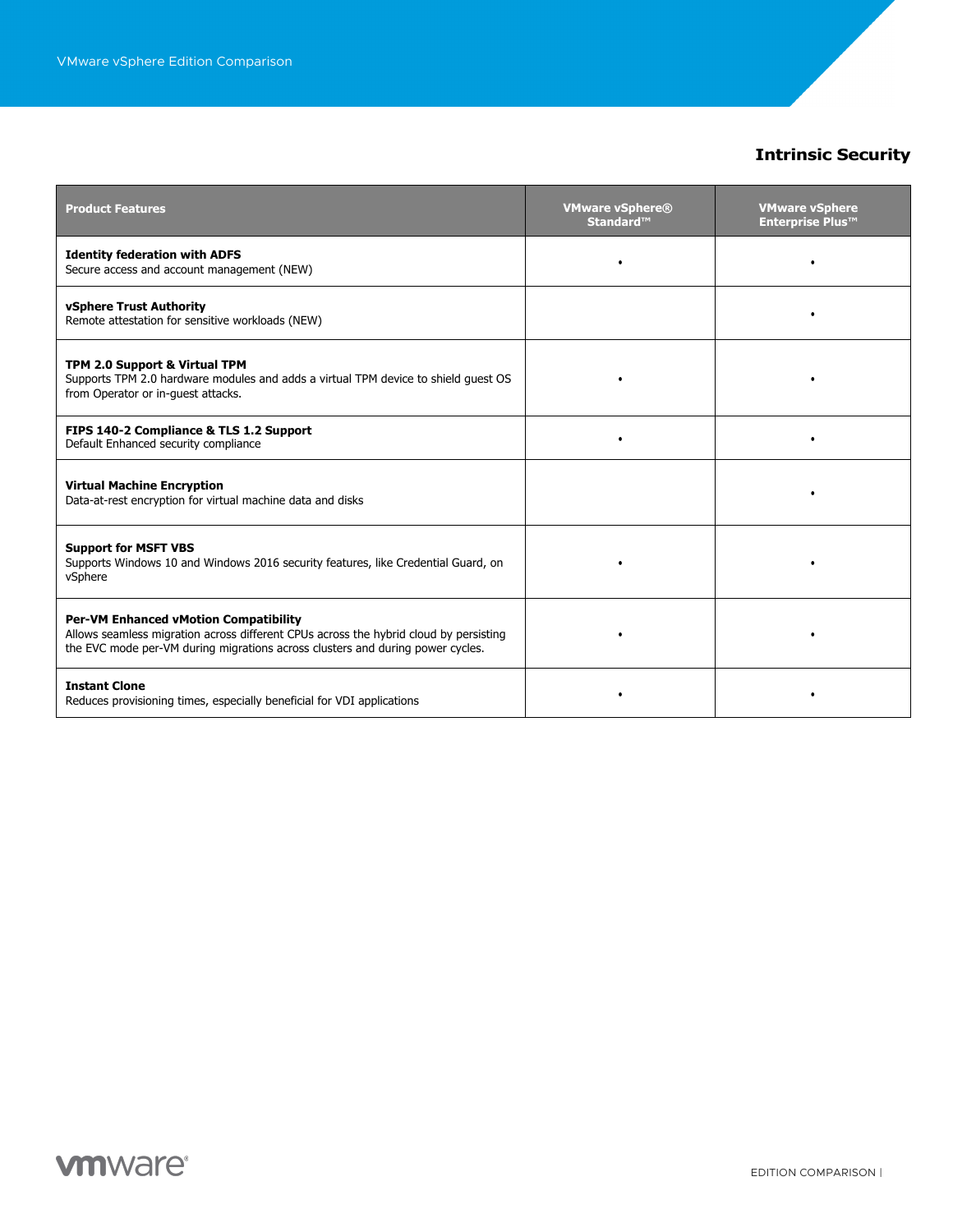## **Application Performance**

| <b>Product Features</b>                                                                                                                                                                                                                                                | <b>VMware vSphere®</b><br>Standard™ | <b>VMware vSphere</b><br><b>Enterprise Plus™</b> |
|------------------------------------------------------------------------------------------------------------------------------------------------------------------------------------------------------------------------------------------------------------------------|-------------------------------------|--------------------------------------------------|
| vSphere Bitfusion<br>Delivery of AI/ML infrastructure applications using GPUs.                                                                                                                                                                                         |                                     | (Add-on required) <sup>1</sup>                   |
|                                                                                                                                                                                                                                                                        |                                     |                                                  |
| Distributed Resource Scheduler™(DRS)<br>Redesigned with a more workload centric approach, DRS balances resources allocated<br>to workloads in a vSphere cluster; versus the previously used cluster-wide deviation<br>model; also resulting in an improved cycle time. |                                     |                                                  |
| Storage DRS™<br>Automated load balancing now looks at storage characteristics to determine the best<br>place for a given virtual machine's data when it is created and used overtime.                                                                                  |                                     |                                                  |
| Distributed Power Management™ (DPM)<br>Optimizes power consumption by turning off hosts during periods of reduced demand.                                                                                                                                              |                                     |                                                  |
| <b>Storage Policy-Based Management</b><br>Allows common management across storage tiers and dynamic storage class-of-service<br>automation via a policy-driven control plane                                                                                           |                                     |                                                  |
| I/O Controls (Network and Storage)<br>Prioritizes storage and Network access by continuously monitoring I/O load of a<br>storage volume and over the network, and dynamically allocating available I/O<br>resources to virtual machines according to business needs.   |                                     |                                                  |
| Single Root I/O Virtualization (SR-IOV) Support<br>Allows one PCI Express (PCIe) adapter to be presented as multiple separate logical<br>devices to virtual machines. Allows users to offload I/O processing and reduce network<br>latency.                            |                                     |                                                  |
| <b>vSphere Persistent Memory</b><br>Leverages Persistent Memory to get DRAM like performance with flash like prices.                                                                                                                                                   |                                     |                                                  |
| NVIDIA GRID vGPU<br>Enables native 2D and 3D graphics performance for virtual machines. Supports multiple<br>vGPUs per VM                                                                                                                                              |                                     |                                                  |
| <b>Proactive HA</b><br>Receive server health information and migrate virtual machines from degraded hosts<br>before problems occur.                                                                                                                                    |                                     |                                                  |
| <b>Accelerated Graphics for Virtual Machines</b>                                                                                                                                                                                                                       |                                     | $\bullet$                                        |
| <b>Dynamic DirectPath IO</b><br>Support for vGPU and DirectPath I/O initial VM placement                                                                                                                                                                               |                                     |                                                  |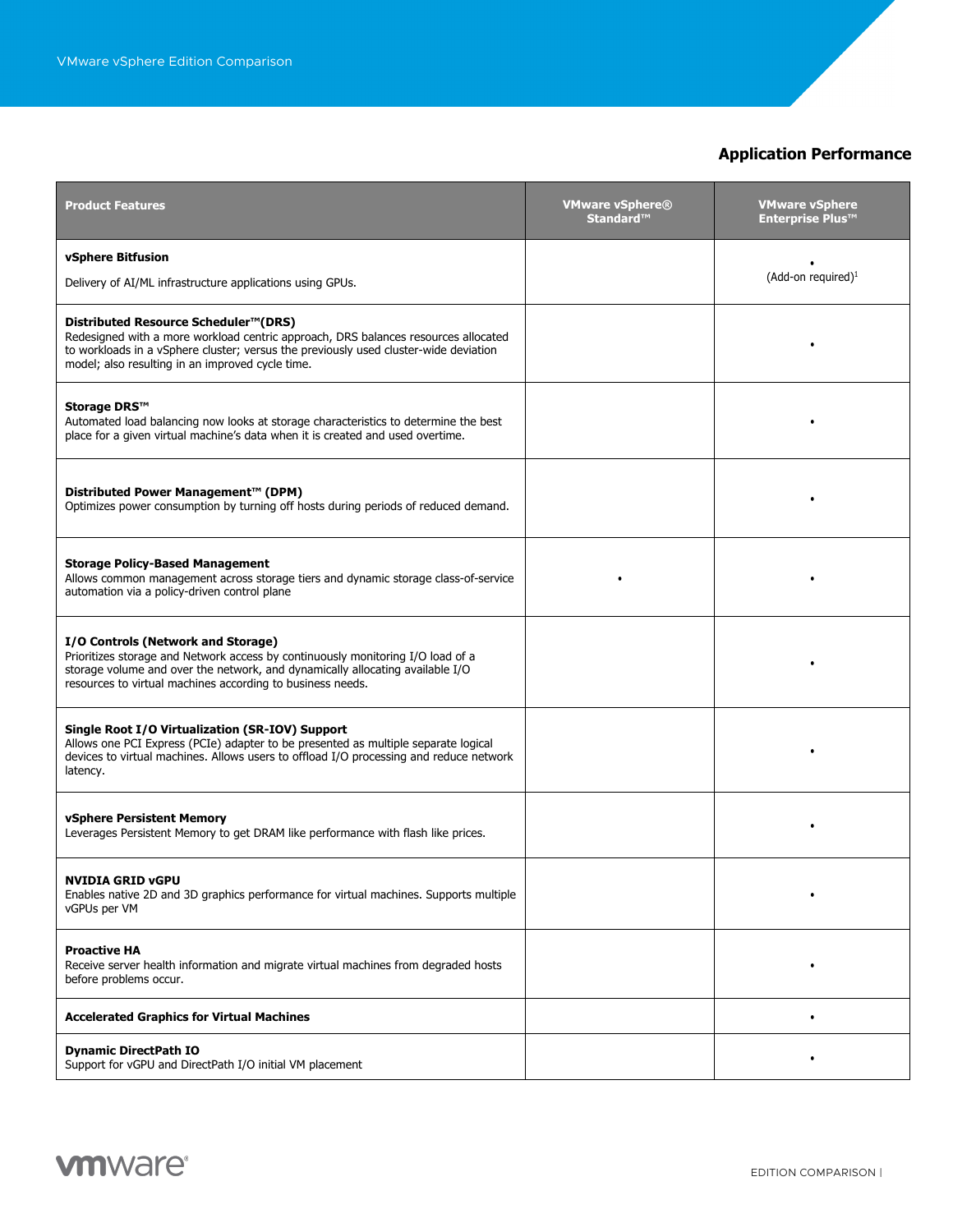## **Business Continuity**

| <b>Product Features</b>                                                                                                                                                                                                                                                                                                                                                       | <b>VMware vSphere®</b><br>Standard™ | <b>VMware vSphere</b><br><b>Enterprise Plus™</b> |
|-------------------------------------------------------------------------------------------------------------------------------------------------------------------------------------------------------------------------------------------------------------------------------------------------------------------------------------------------------------------------------|-------------------------------------|--------------------------------------------------|
| vSphere Hypervisor<br>Provides a robust, production-proven, high-performance virtualization layer                                                                                                                                                                                                                                                                             |                                     |                                                  |
| vMotion®<br>Enables live migration of virtual machines with no disruption to users or loss of service,<br>eliminating the need to schedule application downtime for planned server<br>maintenance. The recent enhancements in vMotion logic provides non-disruptive<br>operations, irrespective of the size of VMs, specifically for large and mission critical<br>workloads. |                                     |                                                  |
| vCenter Hybrid Linked Mode<br>Enables unified visibility and management across on-premises vCenter and vCenter on<br>a vSphere enabled cloud such as VMware Cloud™ on AWS.                                                                                                                                                                                                    | vCenter Server STD                  | vCenter Server STD                               |
| <b>vSMP</b><br>Virtual symmetric multiprocessing (SMP) enables virtual machines to have multiple<br>virtual CPUs                                                                                                                                                                                                                                                              |                                     |                                                  |
| <b>High Availability (HA)</b><br>Automatically restarts your VMs following physical machine failure                                                                                                                                                                                                                                                                           |                                     |                                                  |
| <b>Storage vMotion®</b><br>Avoids application downtime for planned storage maintenance by migrating live virtual<br>machine disk files across storage arrays                                                                                                                                                                                                                  |                                     |                                                  |
| <b>Fault Tolerance</b><br>Provides continuous availability of any application in the event of a hardware failure-<br>with no data loss or downtime. For workloads up to 4-vCPU.                                                                                                                                                                                               | 2-vCPU                              | 8-vCPU                                           |
| vShield Endpoint™<br>Secures virtual machines with offloaded anti-virus and anti-malware solutions, without<br>the need for agents inside the virtual machine.                                                                                                                                                                                                                |                                     |                                                  |
| vSphere Replication™<br>Enables efficient, array-agnostic replication of virtual machine data over the LAN or<br>WAN, and simplifies management by enabling replication at the virtual machine level                                                                                                                                                                          |                                     |                                                  |
| <b>Support for 4K Native Storage</b><br>Enhances platform scalability by leveraging high capacity drives. Reduce CAPEX.                                                                                                                                                                                                                                                       |                                     |                                                  |
| vSphere Ouick Boot<br>Skips hardware initialization steps and dramatically reduces time required for patching<br>and upgrades.                                                                                                                                                                                                                                                |                                     |                                                  |
| vCenter® High Availability<br>Native vCenter Server availability                                                                                                                                                                                                                                                                                                              | vCenter Server STD                  | vCenter Server STD                               |
| vCenter Backup and Restore<br>Native vCenter Server backup and restore                                                                                                                                                                                                                                                                                                        | vCenter Server STD                  | vCenter Server STD                               |
| vCenter Server Appliance™ Migration<br>A tool for single-step migration and upgrade of existing Windows vCenter deployments<br>to vCenter Server Appliance.                                                                                                                                                                                                                   | vCenter Server STD                  | vCenter Server STD                               |